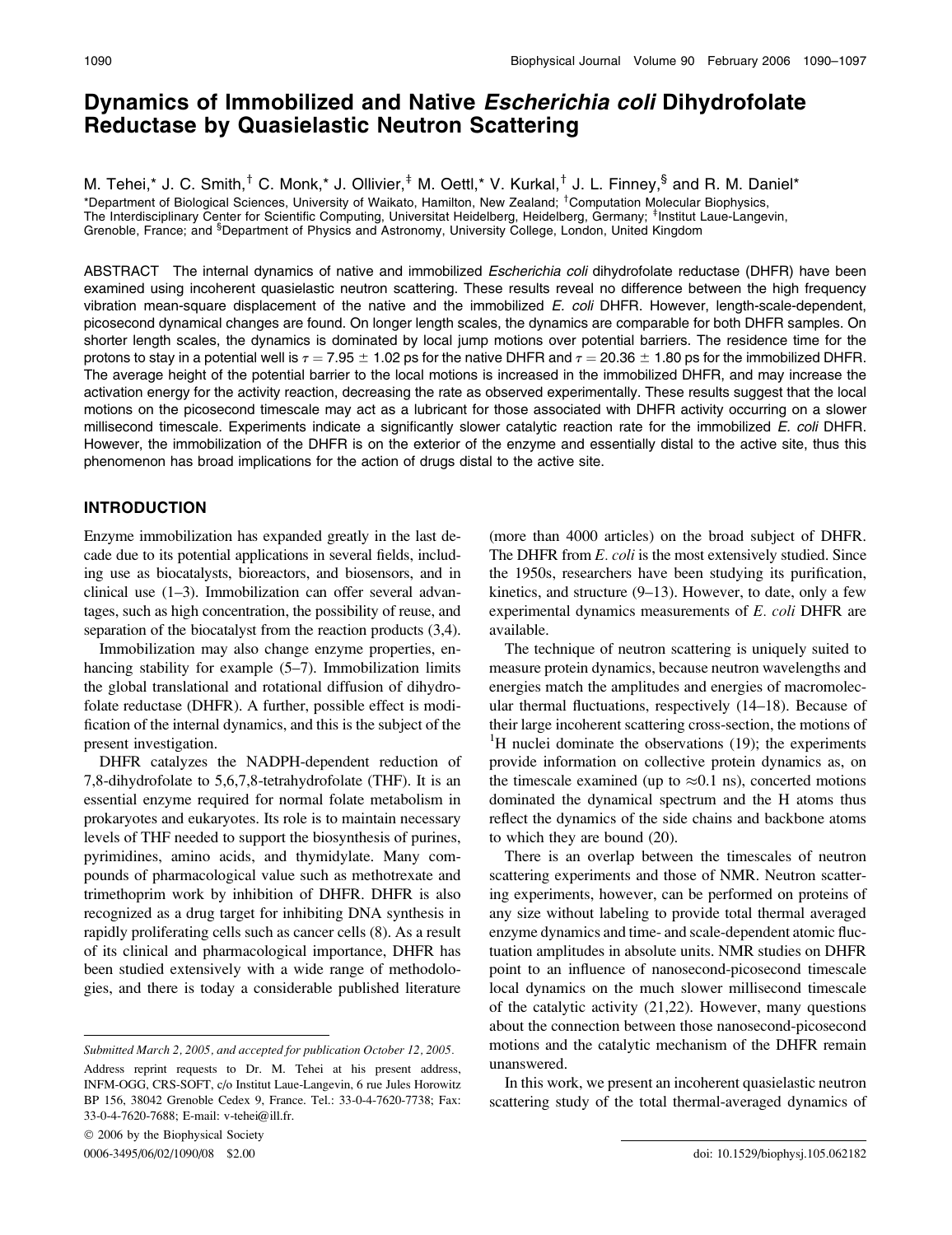native and immobilized E. coli DHFR. The neutron results combined with activity data established complex correlations between dynamics and activity. We discuss these observations in terms of the effect of transmission coefficient decreasing, or activation free energy barrier increasing, on the mechanisms for the catalyzed reaction of the DHFR. In addition, results suggest that total local thermal averaged dynamics occurring on the picosecond timescale have an influence on the much slower millisecond timescale of the catalytic activity.

# MATERIALS AND METHODS

#### Materials

Micro-porous silica support (Sunsphere H122) was purchased from Asahi Glass (Yurakucho, Japan). Trichlorotriazine (TCT) and dry chloroform (99.9% purity, water  $<$  0.01%, HPLC grade) were purchased from Sigma-Aldrich (St. Louis, MO). Dry acetone (99.5% purity, water  $\leq 0.01\%$ ) was purchased from Merck KGaA (Darmstadt, Germany). Dry triethylamine (99.6% purity, water  $<$  0.1%, HPLC grade) was purchased from BDH Laboratory Supplies (Poole, UK). Deuterium oxide  $(D_20, {}^2H, 99.9\%, NMR)$ grade) was purchased from Minipul, Norell (Landisville, NJ). Reagents and medium components for the purification and the analysis of the activity of native and immobilized DHFR were purchased from Sigma-Aldrich, Merck, BDH Laboratory Supplies, or Becton-Dickinson (Sparks, MD). Buffers were adjusted to the appropriate pH value at the assay temperature, using a combination electrode calibrated at this temperature.

#### Enzyme purification

Escherichia coli cells bearing the plasmid of dihydrofolate reductase (EC 1.5.1.3) were grown in 2-liter flasks. The cells were harvested by centrifugation and disrupted by sonication. The cell lysate was centrifuged and the supernatant was applied to a methotrexate-agarose (Sigma-Aldrich) column (XK26/20; Pharmacia, Peapack, NJ) equilibrated with buffer A (20 mM Bis-Tris-propane buffer, 100  $\mu$ M Ethylene-Diamine-Tetraacetic-Acid, and 5 mM  $\beta$ -Mercaptoethanol, pH 8). The column was washed with the same buffer solution until no more protein was detected at 280 nm in the effluent. The enzyme was then eluted using buffer A, containing 3 mM folic acid and 1 M KCl at pH 9, until no more protein was detected at 280 nm in the effluent. Fractions containing the eluted DHFR were combined, diafiltered, and concentrated by ultrafiltration (YM-10 membrane; Amicon, Millipore, Ann Arbor, MI). The concentrated enzyme was freeze-dried and stored at 4°C. The purity of the dihydrofolate reductase was determined by gel electrophoresis and specific activity determination.

Before the neutron scattering experiments, H-D exchange was carried out: the purified enzyme powder was dissolved in 50 ml of  $D_2O$  (purity 98%) and gently stirred, and then the solution freeze-dried. This procedure was repeated, and then carried out twice more with  $D_2O$  (purity 99.9%). The enzyme was dissolved for a total duration of two days in  $D_2O$ . The dried enzyme was stored at 4°C until use.

#### Enzyme immobilization process

DHFR was immobilized by covalently binding to Sunsphere H122, according to an adaptation of the TCT methodology (23,24). The TCT was purified in dry chloroform (25). After a drying step by evaporating the chloroform away at room temperature, TCT was dried in a vacuum desiccator. The inorganic supports were dried at 80°C for two days. To activate the dry support, 1 g was suspended in 40 ml of dry acetone. Then 260 mg of dry TCT and 196.4  $\mu$ l of dry triethylamine were added to the suspension.

Using a dry glass bottle, the mixture was heated at  $50^{\circ}$ C and gently stirred in an incubator for 4 h.

The mixture was cooled to room temperature, and then vacuum-filtered using a Buchner flask (Buchner, Hong Kong) and a  $0.45-\mu m$  porosity solvent-resistant filter. The solid was suspended in 50 ml of dry acetone and gently stirred and then vacuum-filtered; the same procedure was repeated twice. The activated support was dried overnight in the presence of silica gel in a desiccator at 40°C.

For the coupling of DHFR, 1 g of dry activated support was mixed with 200 ml of 5 mg/ml enzyme in 0.1 M sodium phosphate buffer pH 7.0. Using a glass bottle, the mixture was gently stirred for 4 h at room temperature with a Coulter mixer (Beckman Coulter, Fullerton, CA). Then, the biocatalyst was filtrated vacuum-filtered and washed twice with 50 ml of the same buffer. The resulting immobilized enzyme was suspended with 50 ml of  $D_2O$ (purity 98%) and gently stirred. The suspension was allowed to settle, and then separated by vacuum filtration. This procedure was repeated, and then carried out twice more with pure  $D_2O$  (purity 99.9%). The immobilized enzyme was exposed to D<sub>2</sub>O for a total duration of two days. The biocatalyst was freeze-dried and stored at 4°C until use.

For protein determination, the dried biocatalyst was treated with 0.1 M NaOH for 3 h at room temperature, the mixture centrifuged, and the amount of enzyme determined by the Bradford method (26) on the supernatant, with native DHFR as a calibration standard.

#### Enzyme assays

DHFR activity was measured spectrophotometrically, continuously following the decrease in absorbance that occurs at 340 nm when the cofactor NADPH and the substrate dihydrofolate (DHF) are reacted to form  $NADP<sup>+</sup>$ and tetrahydrofolate (THF). A ThermoSpectronic Helios  $\gamma$ -spectrophotometer (ThermoSpectronic, Madison, WI), equipped with a single cell Peltier-effect cuvette holder with stirring device, was used. The standard reaction mixture (2000  $\mu$ l) contained 100 mM imidazole buffer, pH 6.5, 2 mM dithiothreitol, 0.1 mM DHF, 0.1 mM NADPH, and enzyme. All assays were stirred.

#### Neutron scattering sample preparation

Measurements were made on two samples: free and immobilized DHFR. The sample of free dihydrofolate reductase contained 212 mg of dried purified DHFR rehydrated by adding 655 mg of pure  $D_2O$ . The immobilized dihydrofolate reductase contained 350 mg of dried biocatalyst (containing 70 mg of dried dihydrofolate reductase and 280 mg of dried activated silica support) rehydrated with 216 mg of pure D<sub>2</sub>O using vapor exchange over pure  $D_2O$ . These quantities of DHFR and pure  $D_2O$  were selected to keep the same ratio of mass between the enzyme and the  $D_2O$  in both samples. Pure D2O (655 mg), and 280 mg of dried activated silica support with 216 mg of pure  $D_2O$ , were used for background subtraction for the native and immobilized dihydrofolate reductase, respectively. Samples were sealed in a flat aluminum container and positioned in the neutron beam, which illuminated the full volume of all samples. The scattering of the aluminum screws was removed using a cadmium mask.

## Neutron scattering measurements

The experiments were performed on the IN6 time-of-flight spectrometer at the Institute Laue Langevin (ILL, Grenoble, France) using an incident wavelength of 5.12 Å, with an elastic energy resolution of 100  $\mu$ eV (fullwidth at half-maximum). The scattering was measured over a wave-vector range of  $0.3 < Q < 2.0$  Å<sup>-1</sup> at 285 K. All samples, including the vanadium and empty aluminum can, were oriented at  $135^{\circ}$  with respect to the incident neutron beam direction. The measured time-of-flight spectra were corrected, normalized, grouped, and transformed into energy transfer spectra by using the standard ILL reduction program ''INX.'' Correction for multiple scattering was not performed because the transmission of all samples was  $\sim$ 90%, indicating that this effect can be neglected.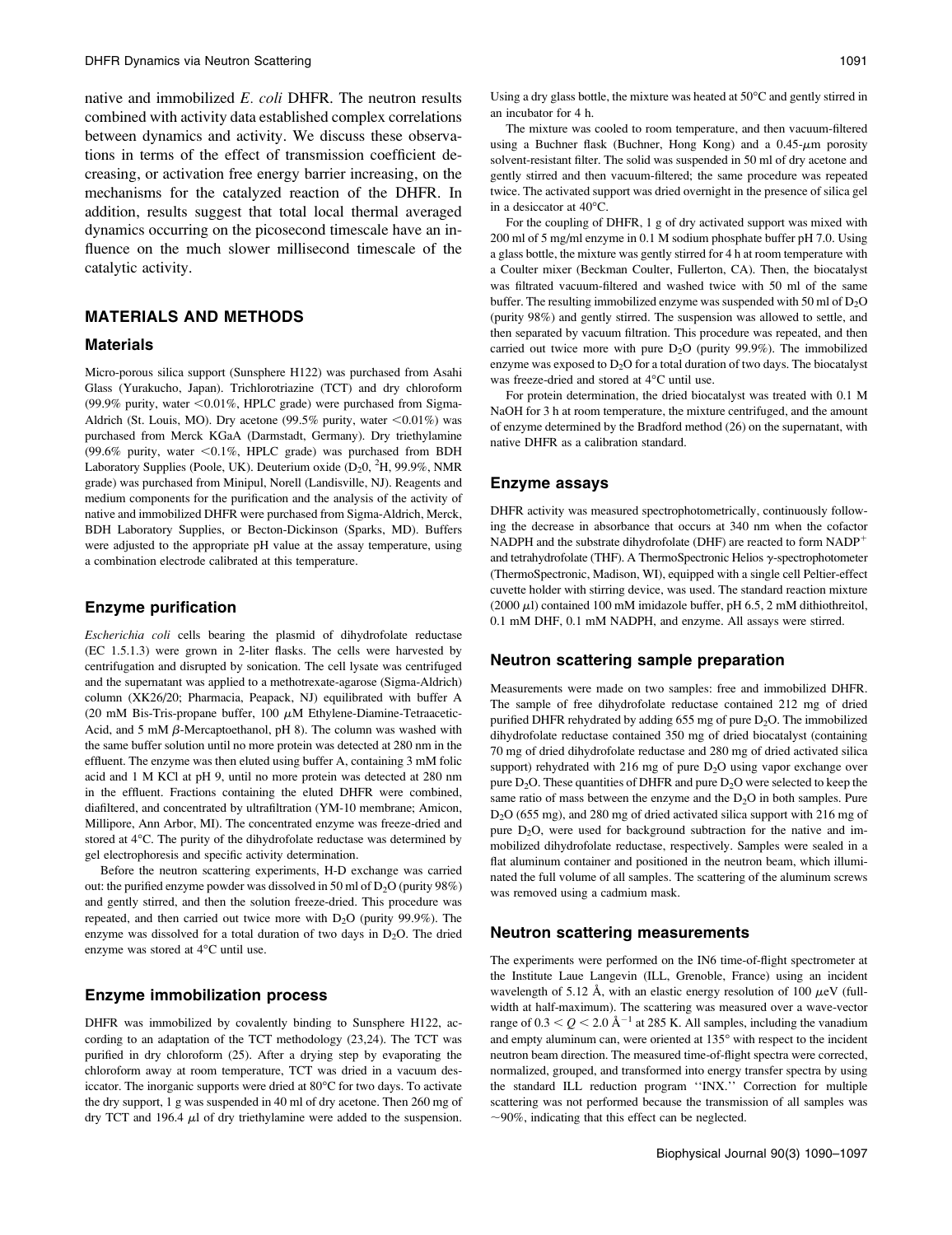#### Quasielastic incoherent neutron scattering

An exhaustive description of quasielastic neutron scattering can be found in Bée (19). The application to protein dynamics has been reviewed in Smith (20) and Gabel et al. (17). In the case of incoherent neutron scattering, the hydrogen nuclei dominate the observation because their incoherent scattering cross-sections are very large (19). Because these protons are uniformly distributed in the protein, they allow us to probe its general dynamical properties within the time and the spatial windows of the spectrometer. Information on protein dynamics is contained in the scattering function  $S(Q,\omega)$ , which gives the probability of measuring neutrons scattered by the sample with an energy transfer  $\hbar \omega$  and a momentum transfer  $\hbar \mathbf{Q}$ .

In the quasielastic incoherent approximation, the theoretical scattering function describing the internal motion in the protein can be expressed by (19)

$$
S_{q.e. theorem}(\mathbf{Q}, \omega) = e^{-\langle \mathbf{u}^2 \rangle \mathbf{Q}^2} \bigg[ A_0(\mathbf{Q}) \delta(\omega) + \sum_{i=1}^n A_i(\mathbf{Q}) L_{internal}(\Gamma_i, \omega) \bigg],
$$
\n(1)

where the expression within the square brackets describes the scattering function arise from diffusive motions in the absence of  $\langle u^2 \rangle$  stands for the mean-square displacement of high frequency vibration.  $A_0(\mathbf{Q})$  is the elastic incoherent structure factor (EISF) and its  $Q$ -dependence provides information on the geometry of the motion.

The quasielastic component  $A_i(\mathbf{Q})L_{\text{internal}}(\Gamma_i, \omega)$ , is a sum of Lorentzian functions,

$$
L_{\text{internal}}(\Gamma_{\text{i}}, \omega) = \frac{1}{\pi} \frac{\Gamma_{\text{i}}(\mathbf{Q})}{\Gamma_{\text{i}}(\mathbf{Q})^2 + \omega^2},\tag{2}
$$

where  $\Gamma_i$  is the half-width at half-maximum of a Lorentzian peak.

The theoretical scattering function (see Eq. 1) was fitted to the data with the standard ILL fitting program ''Profit'' by using the following relation (information on the Institute and programs is available on the web at http:// www.ill.fr),

$$
S_{\text{meas}}(\mathbf{Q}, \omega) = e^{-\hbar \omega/2\mathbf{k}_{\text{B}}T} \times [S_{\text{q.e.},\text{theor}}(\mathbf{Q}, \omega) \otimes S_{\text{res}}(\mathbf{Q}, \omega)] + B_0,
$$
\n(3)

in which a convolution with the spectrometer resolution function  $S_{\text{res}}(\mathbf{Q}, \omega)$  and a detailed balance factor  $e^{-\hbar \omega/2k_B T}$  are applied.  $B_0$  is the inelastic background due to the vibrational modes of lowest energy (the lattice phonons) (19). The fits were performed over the energy transfer range  $-0.6$  to  $+1.5$  meV. The  $S_{\text{meas}}(\mathbf{Q}, \omega)$  of both the immobilized and free DHFR were found to be reasonably well fitted with a single Lorentzian function (see Results, below).

# RESULTS

#### Enzyme immobilization

The amount of immobilized enzyme, i.e., the loading of the silica support, was determined by several methods. As a first approximation, this quantity was determined by the difference between the initial activity of native DHFR added for the immobilization process and the total activity of the enzyme recovered in the first filtrate and in the washings. After an alkaline treatment, the amount of immobilized DHFR was also determined by the Bradford method (26) with native DHFR as a calibration standard. The quantification methods were in agreement and the amount of immobilized enzyme was found to be 25 mg DHFR per 100 mg support.

The enzymatic activity of the immobilized DHFR was determined using the ratio between the specific enzymatic activity of an amount of native enzyme and the same amount of immobilized enzyme. The values of residual activity of the immobilized DHFR were  $\sim$ 13% with respect to its native counterpart. No increase in activity was observed with changes in assay stirring rates, or upon comminution of the silica particles, or with increased substrate concentration, indicating that the reduced activity was not caused by diffusional limitation. Furthermore, an Arrhenius plot (data not shown) showed no deviation from linearity, also indicating the absence of diffusional limitation.

## Neutron scattering

Typical quasielastic neutron-scattering fitted spectra from the immobilized and native enzymes are shown in Fig. 1. Fitting with an elastic peak and one Lorentzian was found to be reasonable for the data obtained with both samples. Of particular interest is the finding that the scattering profile of the free DHFR is significantly broader than that of the immobilized species for high  $Q > 1.22$  Å<sup>-1</sup> (Fig. 1, C and D).

The mean-square displacement of high frequency vibration motions  $\langle u^2 \rangle$  is directly deduced from a linear fit of the natural logarithmic of the total scattering intensity versus  $Q^2$ as shown in Eq. 1. The  $\langle u^2 \rangle$  values are 0.23  $\pm$  0.04 Å<sup>2</sup> and  $0.19 \pm 0.02$  Å<sup>2</sup> for the native and the immobilized DHFR, respectively. These amplitudes are similar within error.

The half-width at half-maximum,  $\Gamma$  of the Lorentzian in Eq. 2 is given as a function of  $Q^2$  in Fig. 2. Gamma versus  $Q^2$ curves, at first, do not give zero intercepts in the low  $Q^2$ region for either immobilized or native DHFR. Then, the G-values of the immobilized and native DHFR increase with  $Q^2$  and asymptotically approaches a constant value  $\Gamma_\infty$  at large Q. The first feature indicates that the observed behavior is not free diffusion, but it is a typical characteristic of diffusion in a confined space (19), and can be approximately accounted for by the model of the model of Volino and Dianoux, where a particle diffuses in sphere of radius,  $r(27)$ . The radius can be deduced from fitting the Q-dependence of the experimental EISF with the function (28,29)

$$
A_0(\mathbf{Q}) = p + (1 - p) \times \left[ 3 \frac{\sin(\mathbf{Q} \mathbf{r}) - \mathbf{Q} \mathbf{r} \cos(\mathbf{Q} \mathbf{r})}{(\mathbf{Q} \mathbf{r})^3} \right].
$$
 (4)

Here, the  $p$  and  $(1-p)$  factors represent the fractions of protons in the protein that are considered to be immobile and mobile within the sphere of radius  $r$ , respectively. The experimental EISF is shown in Fig. 3. The EISF values of the native and the immobilized DHFR are similar to within experimental error. Using Eq. 4, we obtain radii of spheres  $r = 2.47 \pm 0.20$  Å and  $r = 2.59 \pm 0.20$  Å for the native and the immobilized DHFR, respectively. We also obtain fractions of immobile protons  $p = 0.61 \pm 0.02$  and  $p = 0.60 \pm 0.60$ 0.01 for the native and the immobilized DHFR, respectively.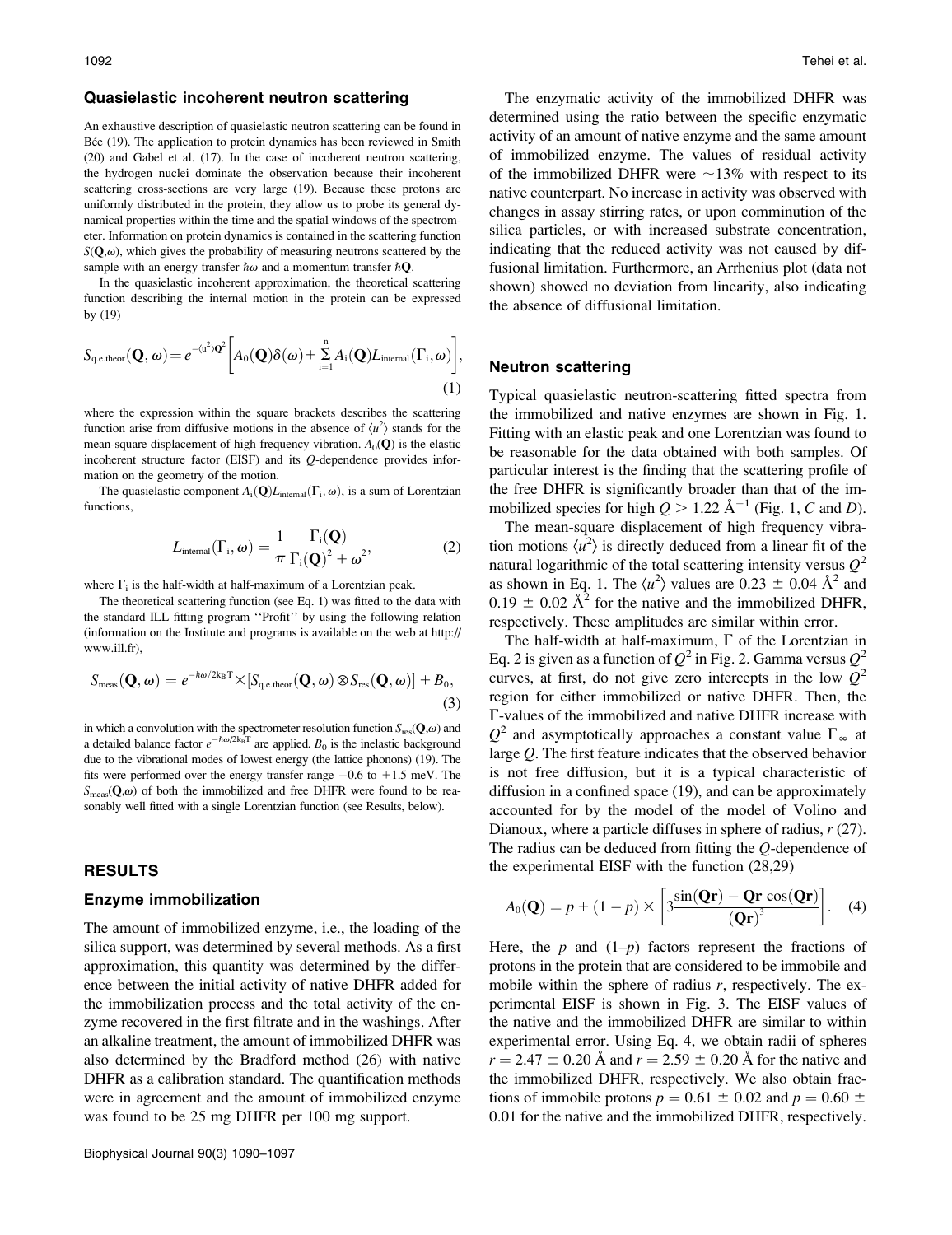

FIGURE 1 Quasielastic spectrum of native (A) and immobilized (B) dihydrofolate reductase from *Escherichia coli* at  $T = 285$  K and  $Q = 1.73$  Å<sup>-1</sup>. (The plus symbol indicates data and the *bold solid line* is a fitted curve using Eq. 3.) The fit of the quasielastic spectra was performed for  $-0.6 < \hbar \omega < 1.5$  meV. The different components correspond to the elastic peak (fine solid line) and the Lorentzian line (dotted line). (C) Normalized quasielastic spectrum of native  $($ <sup>o</sup>) and immobilized ( $\Box$ ) dihydrofolate reductase from *Escherichia coli* at T = 285 K and Q = 0.74 Å<sup>-1</sup>. (D) Normalized quasielastic spectrum of native ( $\bullet$ ) and immobilized ( $\square$ ) dihydrofolate reductase from *Escherichia coli* at  $T = 285$  K and  $Q = 1.73$   $\AA^{-1}$ .

Thus, the immobilized and native DHFR have the same values of  $p$  and  $r$  to within experimental error. An additional feature can be observed at  $Q \sim 1.5 \text{ Å}^{-1}$  in the native protein. This corresponds to a plateau in the EISF that the model used



FIGURE 2 Half-widths of the quasielastic Lorentzian function  $\Gamma$  as a function of  $Q^2$  for the immobilized ( $\square$ ) and the native ( $\bigcirc$ ) dihydrofolate reductase from *Escherichia coli* at  $T = 285$  K. The line results from the fit of  $\Gamma(Q)$  using Eq. 5.

here does not reproduce, and has been seen also in the EISFs of other proteins in solution (28,30).

Following Volino and Dianoux (27), the diffusion coefficient  $D$  of the mobile protons diffusing within the sphere of radius r can be estimated from  $\Gamma_0$ , the limit of  $\Gamma$  at  $Q = 0$ , with  $\Gamma_0 = 4.333 \times D/r^2$ . The diffusion coefficient for the immobilized DHFR is  $D = 0.34 \pm 0.07 \, 10^{-5} \, \text{cm}^2\text{/s}$ , in comparison to  $D = 0.47 \pm 0.09 \, 10^{-5} \, \text{cm}^2/\text{s}$  for the native DHFR. Therefore, again, the two diffusion coefficients are the same to within experimental error.

At larger Q-values, the linewidths follows the well-known jump diffusion behavior, given by (31,32)

$$
\Gamma(\mathbf{Q}) = \frac{D\mathbf{Q}^2}{1 + D\mathbf{Q}^2 \tau}.
$$
 (5)

In the high Q-region, one observes motion on short length scales. On such scales, local jump motion of the protons becomes dominant. The residence time of a hydrogen atom on one site between jumps is  $\tau = 1/\Gamma_{\infty}$ , where is  $\Gamma_{\infty}$  obtained from the asymptotic behavior at high  $Q$  while  $\Gamma$  approaches a constant value. The  $\Gamma$ -value at high O of the native DHFR is still increasing over the Q-range examined, and has not yet reached the constant value. Therefore, this constant value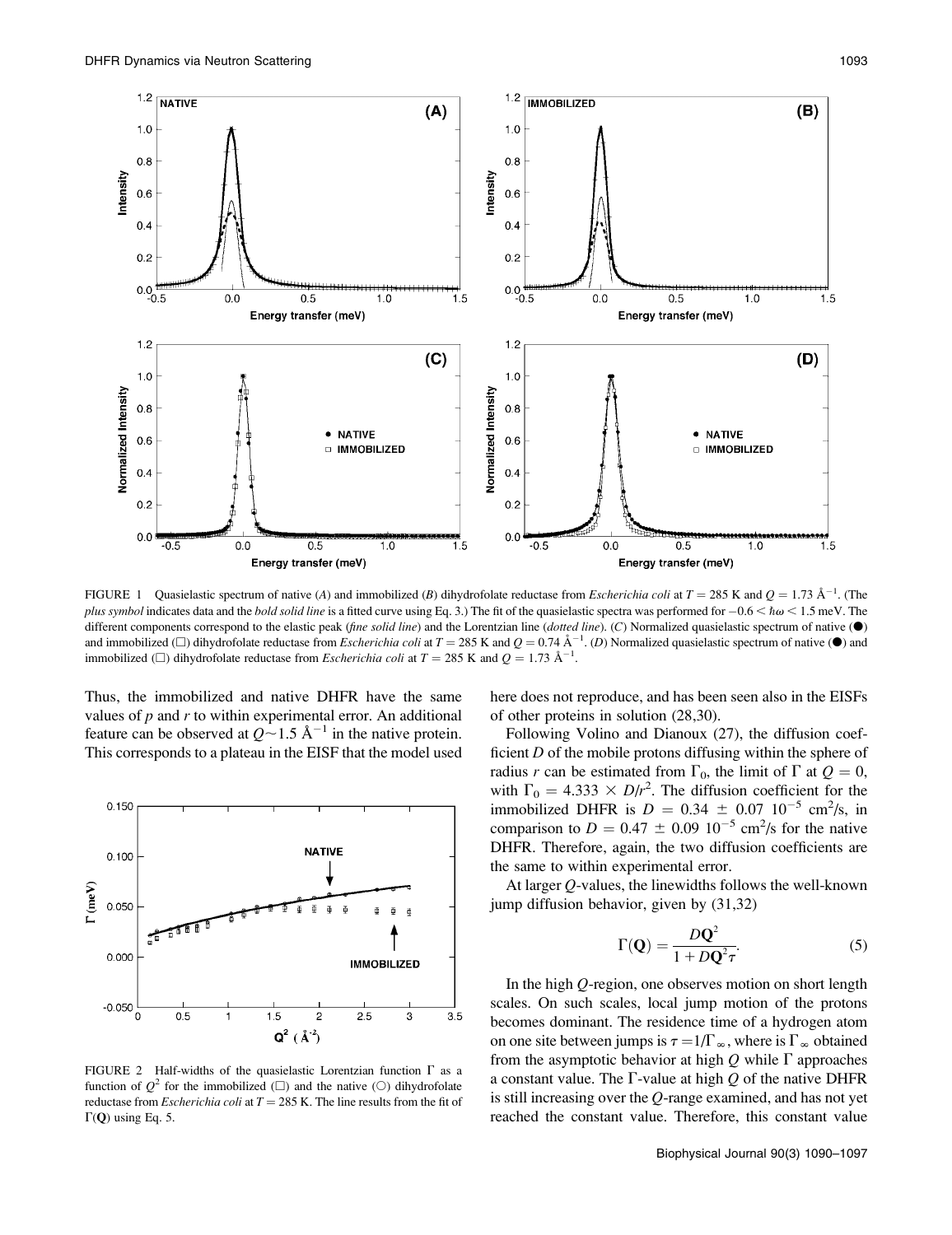

FIGURE 3 Elastic incoherent structure factor (EISF) as a function of Q for the immobilized  $(\square)$  and the native  $(\square)$  dihydrofolate reductase from *Escherichia coli* at  $T = 285$  K. The lines result from the fit of  $A_0(\mathbf{Q})$  using Eq. 4.

was estimated by curve fitting using Eq. 5 and extrapolation to higher Q (Fig. 2). In contrast, the constant value  $\Gamma_{\infty}$  for the immobilized DHFR is reached over the Q-range accessed. Therefore, this constant value is directly used to calculate the residence time. The resulting residence times are  $\tau = 7.95 \pm$ 1.02 ps and  $\tau = 20.36 \pm 1.80$  ps for the native and immobilized DHFR, respectively. Using this model, our data imply that  $\tau$  is larger for the immobilized DHFR. The local jump motion is related to the local potential energy barrier imposed on a proton by its environment. The height of this potential barrier is related to the residence time by the Arrhenius relation

$$
\tau = \tau_0 e^{(\mathbf{E}_a/\mathbf{k}_B \mathbf{T})}.\tag{6}
$$

In Eq. 6,  $\tau_0$  is a pre-exponential factor and  $E_a$  is the activation energy. Assuming that  $\tau_0$  is the same for the native and the immobilized DHFR, the activation energy difference between the two systems  $\Delta E_a$ , is 0.54  $\pm$  0.12 kcal/mol.

The characteristic jump distance is given by

$$
1 = \sqrt{D\tau},\tag{7}
$$

are found to be the same to within error for the immobilized DHFR (1 = 0.83  $\pm$  0.12 Å) and the native DHFR (1 = 0.61  $\pm$  $0.10$  Å).

## **DISCUSSION**

The present loading of DHFR on the Sunsphere H122, at 25 mg per 100 mg of support, is one of the highest ever observed—representing a surface coverage of  $\sim$ 15% of the theoretical maximum, not including the protein hydration shell. In comparison, using a trichlorotriazine methodology to immobilize the lipase from Candida cylindracea to several supports, Moreno and Sinisterra (23) obtained loadings of between 2.7 and 12 mg per 100 mg of support.

There is an 87% decrease in activity of the immobilized DHFR, compared to the free enzyme. Activity losses of this

size upon immobilization are not uncommon. Calsavara et al. (33) immobilized cellobiase in controlled pore silica by covalent binding with silane-glutaraldehyde method and lost 86% activity (33). When the immobilization of lipase from Candida cylindracea was carried out onto several supports by covalent attachment using the trichlorotriazine methodology (23), the activity losses were between 31 and 85%. Such activity losses may be due to diffusional limitation, steric hindrance, or arise because the enzyme is intrinsically less active when immobilized. Despite the very high enzyme-loading here, we found no evidence for diffusional limitation; the activity does not alter upon a change with stirring rate, and comminution of the Sunsphere H122 particles to which the enzyme is immobilized does not increase the rate. To ensure any rate decrease was not due to an increase in the apparent  $K<sub>m</sub>$ , the immobilized enzyme was assayed with a 50% increase in both substrate concentrations; no difference was observed between these rates, or their linearity with time, and those run under normal assay conditions. This indicates that both of these sets of assay conditions were being carried out under substratesaturating conditions. In the immobilization methodology used in this work, the activated groups of the support react with the enzyme through the amino group of lysine (23). According to the nucleotide sequences, characterizations, and three-dimensional structures, there are six lysine residues located on the outer surface of the DHFR molecule. They do not participate in the key active site hydrophobic contacts with the para-amino benzoyl glutamate of DHF and they are not located on the Adenosine binding loop, the Met-20 loop, or the  $\beta$ F– $\beta$ G loop, which are important for the enzyme activity (13,34–36). One of the six lysine residues is close enough to the active site so that immobilization through that residue might affect access to the active site; it might thus account for a proportion, possibly up to 17%, of activity loss. This leaves the remaining activity loss, probably at least 70%, to be accounted for by an intrinsic reduction in activity of the immobilized enzyme.

In a recent hybrid quantum-classical molecular dynamics simulations approach, the overall rate ( $k_{\text{tot}} = \kappa \times k_{\text{tst}}$ ) of an enzyme reaction was expressed as a product of the equilibrium transition-state theory rate  $(k_{\text{ts}} = (k_{\text{B}}T/h)\exp(-E_{\text{af}}/RT)),$ which is related to thermally averaged motions that influence the activation free energy barrier, and a transmission coefficient  $\kappa$ , which is related to high-frequency vibrational motions that influence the dynamical recrossings of the barrier (37). Because the activation free-energy barrier is in the exponential of the overall rate, whereas the transmission coefficient is a pre-factor of this exponential, the thermally averaged motions are expected to have a larger impact on the activity than the high-frequency vibrational motions. Based on genomic analysis, kinetic measurements of multiple mutations, crystal structures, and this hybrid approach, Agarwal et al. (38) identified and characterized a network of coupled motions promoting catalysis in the enzyme DHFR (38).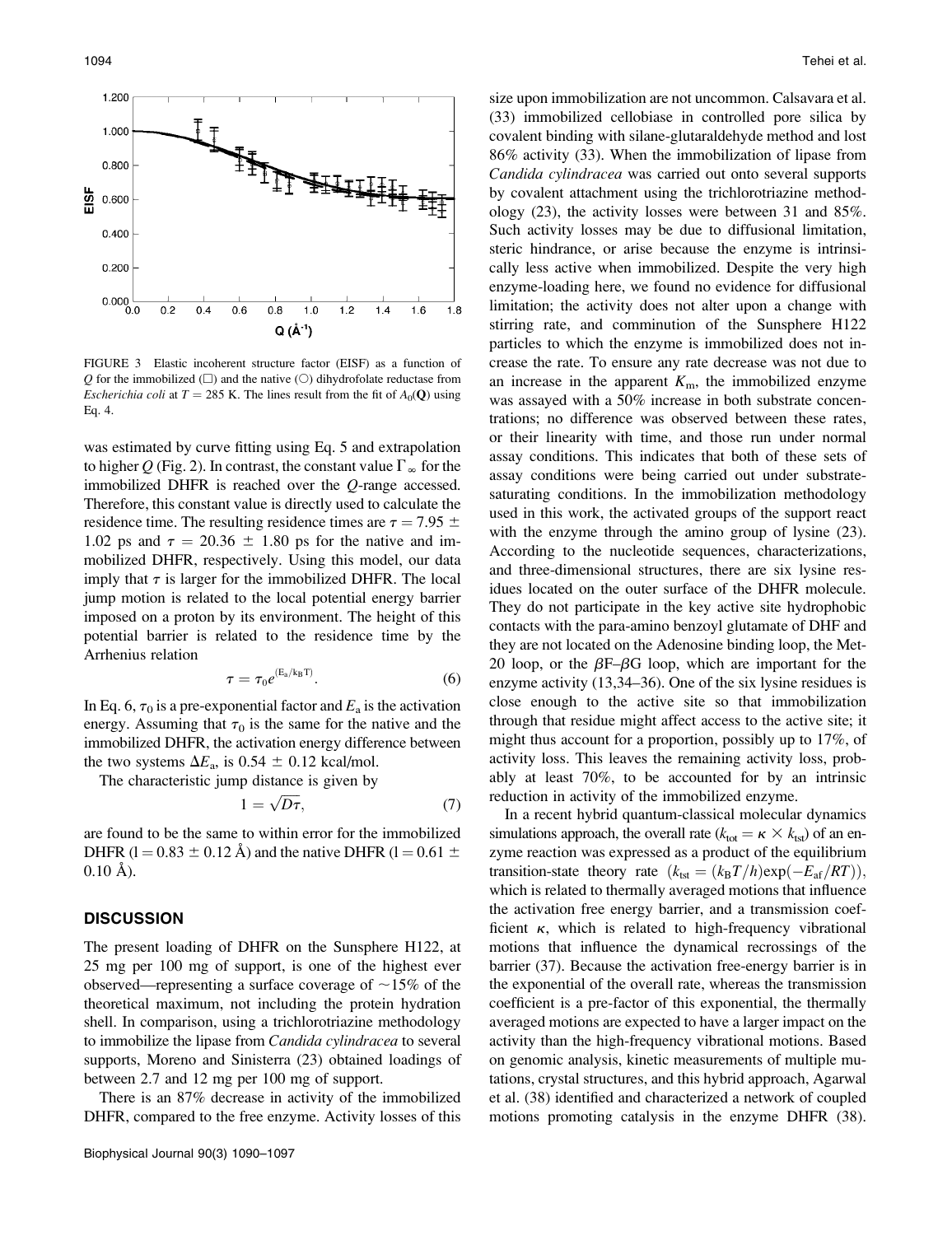These promoting motions were referred to thermally averaged motions and occurred on the millisecond timescale. In addition to these motions, the authors also identified that high-frequency vibrational motions occurred on the femtosecond-to-picosecond timescale. Using this approach on a native and a mutant Escherichia coli DHFR, the calculated transmission coefficients of both enzymes were comparable (39). Although the mutation was on the exterior of the enzyme, the rate was reduced by a factor of 163 and the calculated free energy barrier was 3.4 kcal/mol higher for the mutant than for the native DHFR.

In our work, the immobilization of the DHFR through external lysine residues reduced the rate by a factor of  $\sim$ 7. On the other hand, the measured mean-square displacements  $\langle u^2 \rangle$  describing the high-frequency vibrational motions, which occurred on the femtosecond-to-picosecond timescale, are comparable for the native and for the immobilized DHFR. This result show that the contribution of high-frequency vibrational motions in DHFR is not significant to its activity, which is qualitatively consistent with the hybrid approach observations (39) and suggests that the decrease in the rate for the immobilized DHFR may be due to an increase in the free-energy barrier rather than a decrease in the transmission coefficient.

For picosecond timescale dynamics, neutron scattering results reveal the dependency of the length scale. The form of the results obtained is consistent with the restricted jump diffusion model (40). Clearly, the  $\Gamma$  of the restricted jump diffusion model exhibits the characters both of the diffusion within a restricted volume (here a sphere) model and the jump diffusion model tending to asymptotic values at low and high  $Q$ . At low  $Q$ , we are mainly concerned with longer length scale, i.e., with the effects of the boundaries, which force the  $\Gamma$  to deviate from the DQ<sup>2</sup> law (the  $\Gamma$  at low Q does not give zero intercepts) and to tend to a finite value,  $\Gamma_0$ . When the effect of confinement becomes less apparent, for example at room temperature, the  $\Gamma$  at low Q shows a finite  $\Gamma_0$  without the plateau as it has been seen also in the  $\Gamma$  of other protein solutions  $(41)$ . Conversely, at large  $Q$ , the nature of the local jump motions over shorter length scale predominates and, because the elementary displacements of the particles are not infinitely small, the  $\Gamma$  of the quasielastic component tends to the asymptotic value  $1/\tau$ .

On the longer length scale, our results imply that the fraction of immobile protons  $p$ , the diffusion coefficients  $D$ , and the radii of spheres  $r$ , in which the mobile protons diffuse, are comparable for the native and the immobilized DHFR.

On the shorter length scale, dominated by local jump motions, the calculated characteristic jump distances are similar for the native and the immobilized DHFR but their residence times,  $\tau$ , change ( $\tau = 7.95 \pm 1.02$  ps for the native DHFR and  $\tau = 20.36 \pm 1.8$  ps for the immobilized DHFR).

According to the Arrhenius relation, the theoretical rate may be written as  $k = (k_B T/h) \exp(-E_a/RT)$ , where  $E_a$  is

the activation energy barrier for the catalyzed reaction,  $k_{\text{B}}$ is the Boltzmann's constant,  $h$  is the Planck's constant,  $R$ the gas constant, and  $T$  the absolute temperature. Using this theoretical rate equation, we can calculate that the activation energy difference required to reduce the rate by a factor of 7 between the native and the immobilized DHFR is 1.10 kcal/ mol. The difference in activation energy for hydrogen motion between the immobilized and the native DHFR estimated from the present work is  $0.54 \pm 0.12$  kcal/mol. If the change in the free energy profile for average hydrogen motion probed in the present experiments were to be also present along the reaction coordinate, then an increase for the profile activation energy barrier rather than a decrease in the transmission coefficient for the reaction would result, decreasing the rate, as observed experimentally. The rate of DHFR catalysis is expected to be influenced more by motions occurring on the millisecond timescale (38). Therefore,

our results suggest that local thermally averaged motions occurring on the picosecond timescale may have an influence on the much slower millisecond timescale of the catalytic activity.

## **CONCLUSION**

We have used incoherent quasielastic neutron scattering to probe the total dynamics of the native and the immobilized E. coli DHFR. No significant change in the mean-square displacements of vibrational motions  $\langle u^2 \rangle$  or the picosecond timescale motions on the longer length scales are seen upon enzyme immobilization. Changes in the picosecond timescale motions have been identified on shorter length scales, dominated by local-jump motions, in the immobilized DHFR as compared to the native DHFR. The average height of the potential barrier to the local motions is increased in the immobilized DHFR. The mean-square displacements of vibration motions and the thermal-averaged motions were related respectively to the transmission coefficient and the theoretical rate that influences the energy barrier as known from recent quantum-classical molecular dynamics simulations study (37–39). The results indicate that the decrease in the rate for the immobilized DHFR may be due to an increase in the energy barrier rather than a decrease in the transmission coefficient.

The local motions on the picosecond timescale may act as a lubricant for larger conformational changes, such as those associated with enzyme activity occurring on the slower millisecond timescale (16). They represent the conformational changes needed during the catalytic cycle to control access to the active site, to promote tetrahydrofolate-assisted product release and facilitate binding of the nicotinamide ring to form the Michaelis complex in DHFR (22).

It should be pointed out that the timescales referred to here are those applying at room temperature. The dynamic connection between the same molecular elements of the protein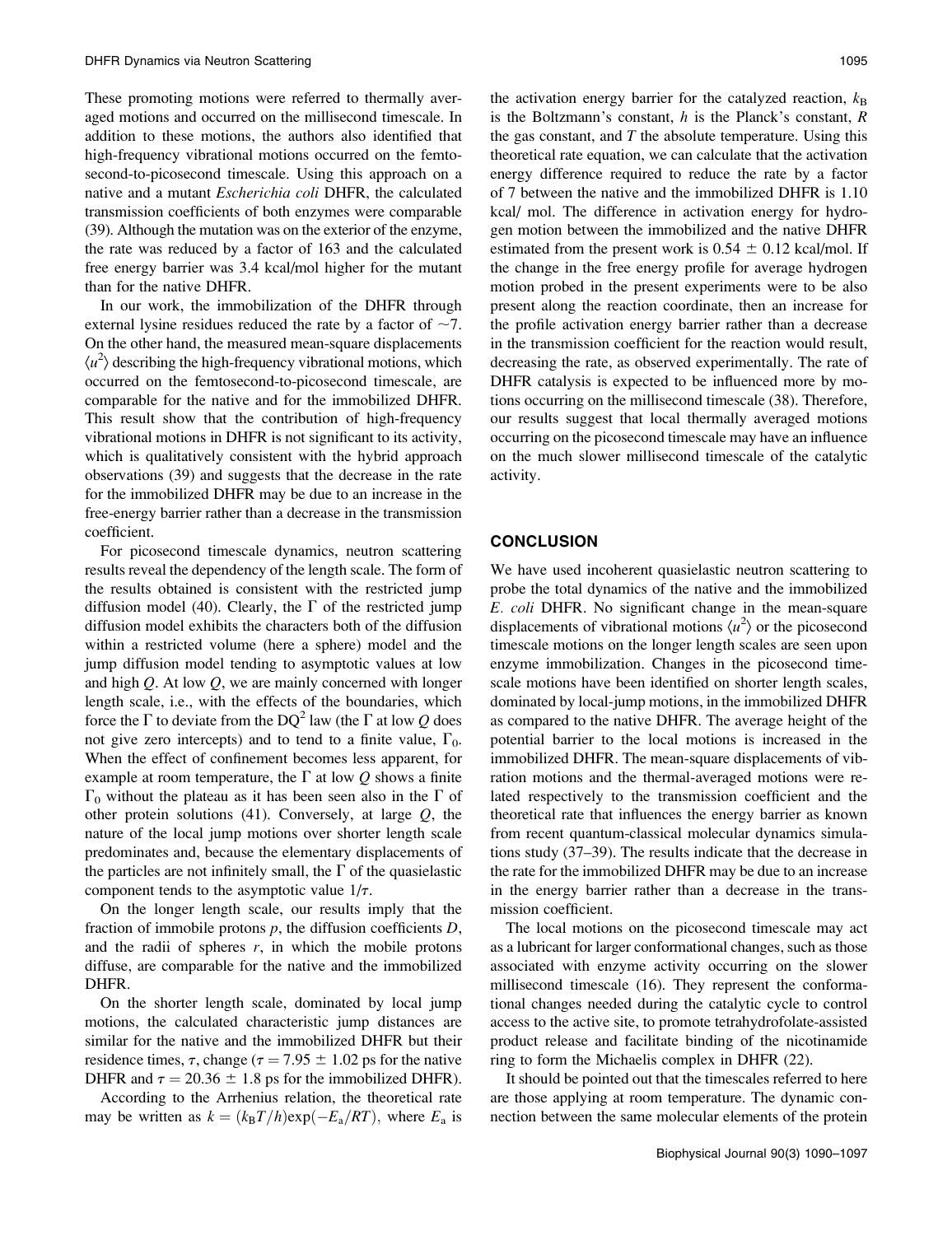may be equally important at much slower timescales, in the case of activity at very low temperatures for example. In this context these results on the effect of local motions on catalysis are complementary to the findings that global, longer length scale, fast motions have no effect on the dynamics required for catalysis (42–44). The results presented here show that although the immobilization of the DHFR is on the exterior of the enzyme and essentially distal to the active site, experiments indicate a significant decrease in catalytic reaction rate. It is possible that the binding of ligands generally may exert a similar effect. In any event, this phenomenon has broad implications for protein engineering, drug design, and effect of pharmacaphores distal to the active site.

We thank Dr. Rick Wagner for providing the clone of E. coli DHFR. We thank the Institut Laue Langevin for support and for providing the neutron facilities used for this work and Marc Bée and Alessandro Paciaroni for fruitful discussions.

This work was supported by the Marsden Fund of the Royal Society of New Zealand.

#### **REFERENCES**

- 1. Tanaka, A., T. Tosa, and T. Kobayashi. 1993. Industrial Applications of Immobilized Biocatalysts. Dekker, New York.
- 2. Blun, L. J., and P. R. Coulet. 1990. Biosensors: Principles and Applications. Dekker, New York.
- 3. Klibanov, A. M. 1983. Immobilized enzymes and cells as practical catalysts. Science. 219:722–727.
- 4. Katchalski-Katzir, E. 1993. Immobilized enzymes—learning from past successes and failures. Trends Biotechnol. 11:471–478.
- 5. Simpson, H. D., U. R. Haufler, and R. M. Daniel. 1991. An extremely thermostable xylanase from the thermophilic eubacterium Thermotoga. Biochem. J. 277:413–417.
- 6. Eggers, D. K., and J. S. Valentine. 2001. Molecular confinement influences protein structure and enhances thermal protein stability. Protein Sci. 10:250–261.
- 7. Zhou, H. X., and K. A. Dill. 2001. Stabilization of proteins in confined spaces. Biochemistry. 40:11289–11293.
- 8. Huennekens, F. M. 1994. The methotrexate story: a paradigm for development of cancer chemotherapeutic agents. Adv. Enzyme Regul. 34:397–419.
- 9. Arai, M., M. Kataoka, K. Kuwajima, C. R. Matthews, and M. Iwakura. 2003. Effects of the difference in the unfolded-state ensemble on the folding of Escherichia coli dihydrofolate reductase. J. Mol. Biol. 329: 779–791.
- 10. Baccanari, D., A. Phillips, S. Smith, D. Sinski, and J. Burchall. 1975. Purification and properties of Escherichia coli dihydrofolate reductase. Biochemistry. 14:5267–5273.
- 11. Fierke, C. A., K. A. Johnson, and S. J. Benkovic. 1987. Construction and evaluation of the kinetic scheme associated with dihydrofolate reductase from Escherichia coli. Biochemistry. 26:4085–4092.
- 12. Huang, Z., C. R. Wagner, and S. J. Benkovic. 1994. Nonadditivity of mutational effects at the folate binding site of Escherichia coli dihydrofolate reductase. Biochemistry. 33:11576–11585.
- 13. Sawaya, M. R., and J. Kraut. 1997. Loop and subdomain movements in the mechanism of Escherichia coli dihydrofolate reductase: crystallographic evidence. Biochemistry. 36:586–603.
- 14. Tehei, M., B. Franzetti, D. Madern, M. Ginzburg, B. Z. Ginzburg, M. T. Giudici-Orticoni, M. Bruschi, and G. Zaccai. 2004. Adaptation to extreme environments: macromolecular dynamics in bacteria compared in vivo by neutron scattering. EMBO Rep. 51:66–70.
- 15. Tehei, M., D. Madern, C. Pfister, and G. Zaccai. 2001. Fast dynamics of halophilic malate dehydrogenase and BSA measured by neutron scattering under various solvent conditions influencing protein stability. Proc. Natl. Acad. Sci. USA. 98:14356–14361.
- 16. Brooks, C. L., M. Karplus, and B. M. Pettitt. 1988. Proteins: a theoretical perspective of dynamics, structure and thermodynamics. Adv. Chem. Phys. 71:74–95.
- 17. Gabel, F., D. Bicout, U. Lehnert, M. Tehei, M. Weik, and G. Zaccai. 2002. Protein dynamics studied by neutron scattering. Q. Rev. Biophys. 35:327–367.
- 18. Paciaroni, A., S. Cinelli, and G. Onori. 2002. Effect of the environment on the protein dynamical transition: a neutron scattering study. Biophys. J. 83:1157–1164.
- 19. Bée, M. 1988. Quasielastic Neutron Scattering: Principles and Applications in Solid State Chemistry, Biology and Materials Science. Adam Hilger, Bristol and Philadelphia.
- 20. Smith, J. C. 1991. Protein dynamics: comparison of simulations with inelastic neutron scattering experiments. Q. Rev. Biophys. 24:227–291.
- 21. Epstein, D. M., S. J. Benkovic, and P. E. Wright. 1995. Dynamics of the dihydrofolate reductase-folate complex: catalytic sites and regions known to undergo conformational change exhibit diverse dynamical features. Biochemistry. 34:11037–11048.
- 22. Osborne, M. J., J. Schnell, S. J. Benkovic, H. J. Dyson, and P. E. Wright. 2001. Backbone dynamics in dihydrofolate reductase complexes: role of loop flexibility in the catalytic mechanism. Biochemistry. 40:9846–9859.
- 23. Moreno, J. M., and J. V. Sinisterra. 1994. Immobilization of lipase from Candida cylindracea on inorganic supports. J. Mol. Catal. 93:357–369.
- 24. Sinisterra, J. V. 1997. Immobilization of enzymes on inorganic supports by covalent methods. In Immobilization of Enzymes and Cells. G.F. Bickerstaff, editor. Humana Press, Totowa, NY.
- 25. Biagioni, S., R. Sisto, A. Ferraro, P. Caiafa, and C. Turano. 1978. A new method for the preparation of DNA-cellulose. Anal. Biochem. 89: 616–619.
- 26. Bradford, M. M. 1976. A rapid and sensitive method for the quantitation of microgram quantities of protein utilizing the principle of protein-dye binding. Anal. Biochem. 72:248–254.
- 27. Volino, F., and A. J. Dianoux. 1980. Neutron incoherent scattering law for diffusion in a potential of spherical symmetry: general formalism and application to diffusion inside a sphere. Mol. Phys. 41:271–279.
- 28. Receveur, V., P. Calmettes, J. C. Smith, M. Desmadril, G. Coddens, and D. Durand. 1997. Picosecond dynamical changes on denaturation of yeast phosphoglycerate kinase revealed by quasielastic neutron scattering. Proteins. 28:380–387.
- 29. Bellissent-Funel, M. C., J. Teixeira, K. Bradley, and S. Chen. 1992. Dynamics of hydration water in protein. J. Phys. I. 2:995–1001.
- 30. Kataoka, M., M. Ferrand, A. V. Goupil-Lamy, H. Kamikubo, J. Yunoki, T. Oka, and J. C. Smith. 1999. Dynamical and structural modifications of staphylococcal nuclease on C-terminal truncation. Physica B (Amsterdam). 266:20–26.
- 31. Chen, S. H. 1991. Hydrogen Bonded Liquids. J.C. Dore and J. Teixeira, editors. Kluwer Academic, Dordrecht, The Netherlands.
- 32. Egelstaff, P. A. 1972. Quasielastic Neutron Scattering for the Investigation of Diffusive Motions in Solids and Liquids. Springer, Berlin, Germany.
- 33. Casalvara, L. P., F. F. De Moraes, and G. M. Zanin. 2001. Comparison of catalytic properties of free and immobilized cellobiase novozym 188. Appl. Biochem. Biotechnol. 91–93:615–626.
- 34. Bystroff, C., S. J. Oatley, and J. Kraut. 1990. Crystal structures of Escherichia coli dihydrofolate reductase: the  $NADP<sup>+</sup>$  holoenzyme and the folate  $NADP<sup>+</sup>$  ternary complex. Substrate binding and a model for the transition state. Biochemistry. 29:3263–3277.
- 35. Lee, H., V. M. Reyes, and J. Kraut. 1996. Crystal structures of Escherichia coli dihydrofolate reductase complexed with 5-formyltetrahydrofolate (folinic acid) in two space groups: evidence for enolization of pteridine O4. Biochemistry. 35:7012–7020.